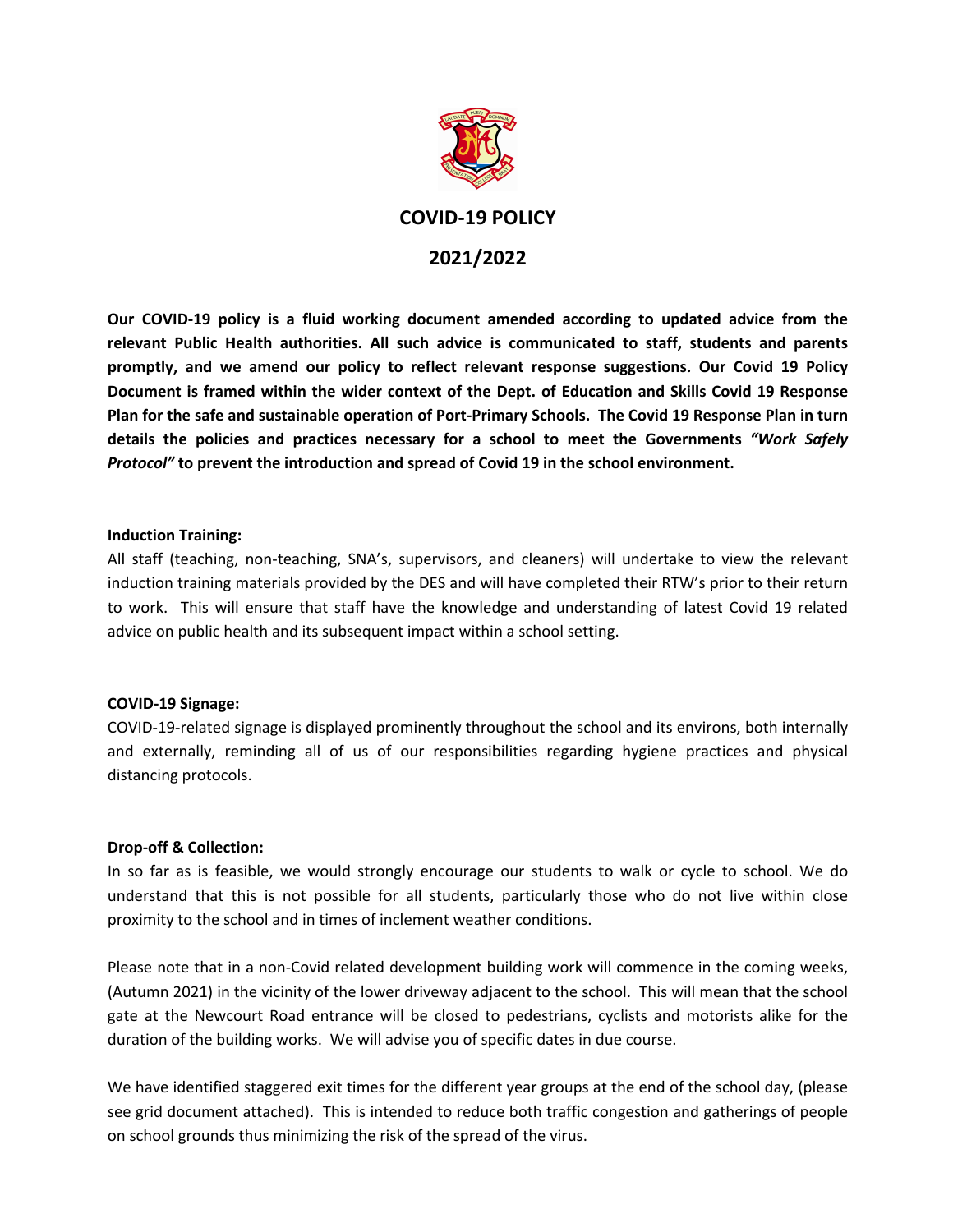## **Uniform:**

All students will be expected to attend school in full uniform, including appropriate footwear and school jacket. You are reminded at this point that we have a new addition to the jacket range which is available at the usual outlets. We will also be presenting each student with a commemorative school tie celebratng the Centenary of Pres Bray in the community, a special landmark in the history of the College. A separate communication regarding our uniform policy will issue at a later date.

## **Regular Hand Washing and Sanitising:**

Students are strongly encouraged to wash and sanitise their hands regularly, especially after using the toilet and on returning to class after break times. Good hand hygiene practices as well as coughing and sneezing etiquette are strongly encouraged.

Wall mounted sanitiser dispensers will be located at entry and exit points to the school, as well as inside each classroom and throughout school corridors and other commonly used areas.

Students may bring their own personal hand sanitiser if they wish.

## **Masks/ Face Coverings:**

Masks/Face Coverings must be worn at all times where social distancing of 2 metres cannot be observed, including within all classrooms. Each student and teacher is obliged to have his/her own mask every day and it is recommended that these masks are washed regularly. Therefore, a supply of back-up masks is recommended for each student and teacher.

If a student or teacher misplaces his/her mask over the course of the school day, a single-use mask can be provided by the school for use on that day only.

Exceptions can be made for students with breathing difficulties, high anxiety levels, skin allergies, and any diagnosis where a face covering is not recommended. These students will be addressed on a case by case basis and will be guided by the most recent public health advice.

#### **Lockers, Books & Materials:**

As we are minimising the movement of students during the school-day, and as the locker areas are congregation hotspots, students will not have access to lockers for the upcoming school year. Please note that there will be some unavoidable mixing of students within a year group to accommodate banding of subject choices

 $1<sup>st</sup> - 4<sup>th</sup>$  Years will be assigned to base classrooms with each student assigned a desk each. To that end, students will be able to store their materials at their desk. We recommend that each student (in particular incoming  $1<sup>st</sup>$  years) buy a storage box for his books, materials etc. A box of deeper dimension as opposed to length and not greater than 35 litres is recommended as occupies less floor space. These boxes may be stored on or under the students assigned desk.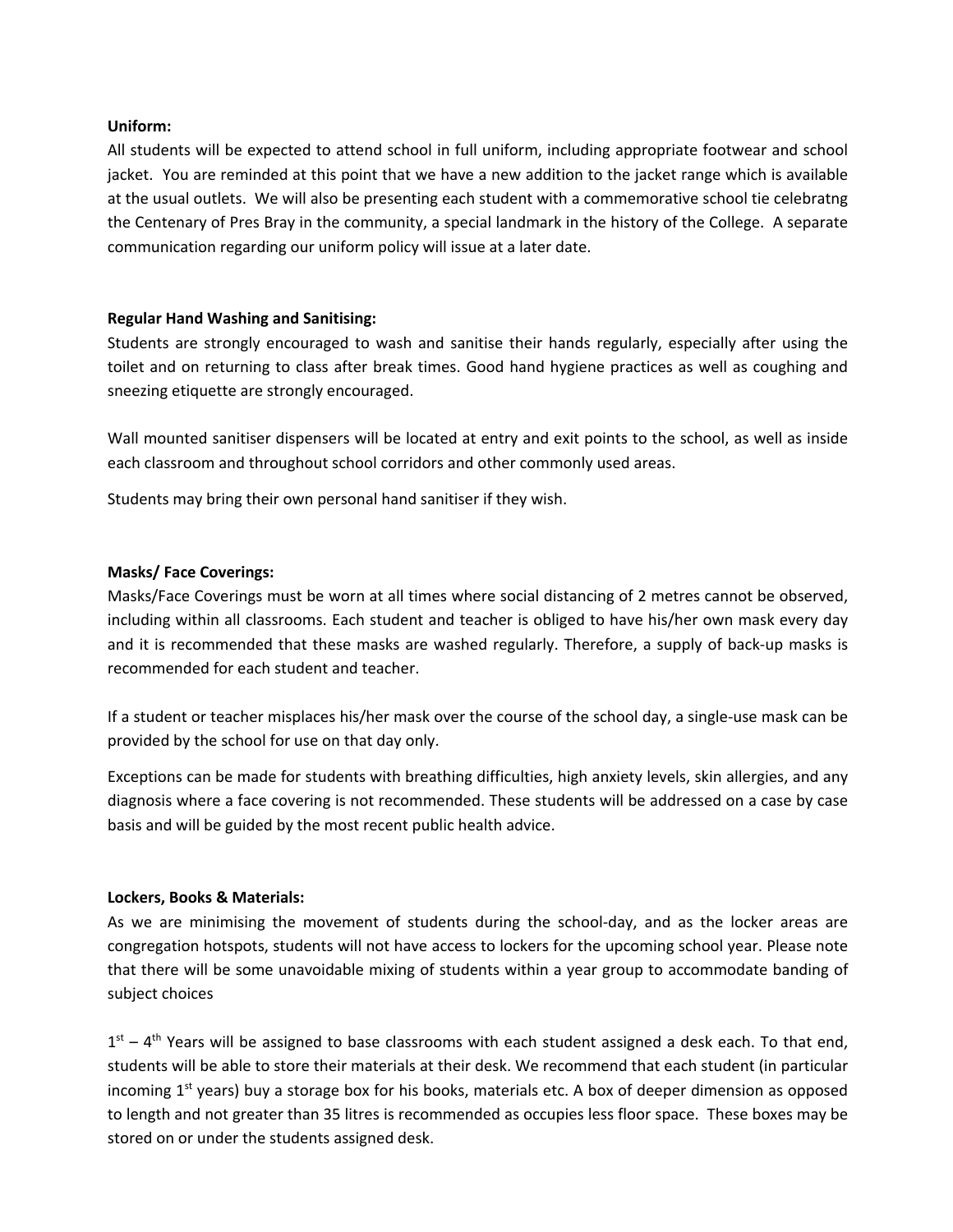5<sup>th</sup> and 6<sup>th</sup> Years will rotate between a specific number of classrooms, all zoned within one corridor where practically possible.

Students may not share books and materials. To that end, it is very important that your son has his own materials (pens, pencils etc.) each and every day in school.

In order to minimise the number of books being brought to and from school every day, teachers may use the facility of e-books and Google Classroom for assigning homework. Further clarity will be provided on this following consultation with staff in due course.

# **Wearing of PE gear**

1<sup>st</sup> to 4<sup>th</sup> year students may wear their PE uniform to school on the day they are timetabled to have PE and remain in same for the day due to restrictions in the use of our changing facilities.

# **Lost & Found:**

Students will no longer be able to come to Lost & Found for lost items as has been routine practice to date. Any items brought to Lost & Found, will have to be isolated for a period before being returned to the student. Please ensure that all clothes, books, materials and belongings are clearly labelled with your son's name and class.

# **Toilet Visits:**

Numbers in toilets and frequency of toilet visits will be restricted throughout the course of the day to minimise student congregation in these areas. Students will be permitted to use the following toilets only:

- $\bullet$  1<sup>st</sup> Years: Toilets in Rice Building
- 2<sup>nd</sup> and 6<sup>th</sup> Years: Toilets on Bottom Corridor
- 3<sup>rd</sup>, 4<sup>th</sup> and 5th Years: Toilets on Top Corridor

When the Sports hall is in use, students will have access to the toilets in the Sports Hall.

All bathrooms will be cleaned frequently throughout the school-day.

# **Lunch/ Canteen:**

The canteen will be available to students at the big lunchbreak, where students will join socially distanced queues.

If students wish to purchase food from the canteen for their break, they may pre-order in advance. Further details on our new pre-order system will be revealed in due course.

All students ( $1<sup>st</sup>$  to  $5<sup>th</sup>$  year) must remain on school grounds for the duration of their lunchbreak. This is to minimize our student body mingling within the wider community throughout the day. Students who regularly go home at lunchtime must have written parental permission to do so and this permission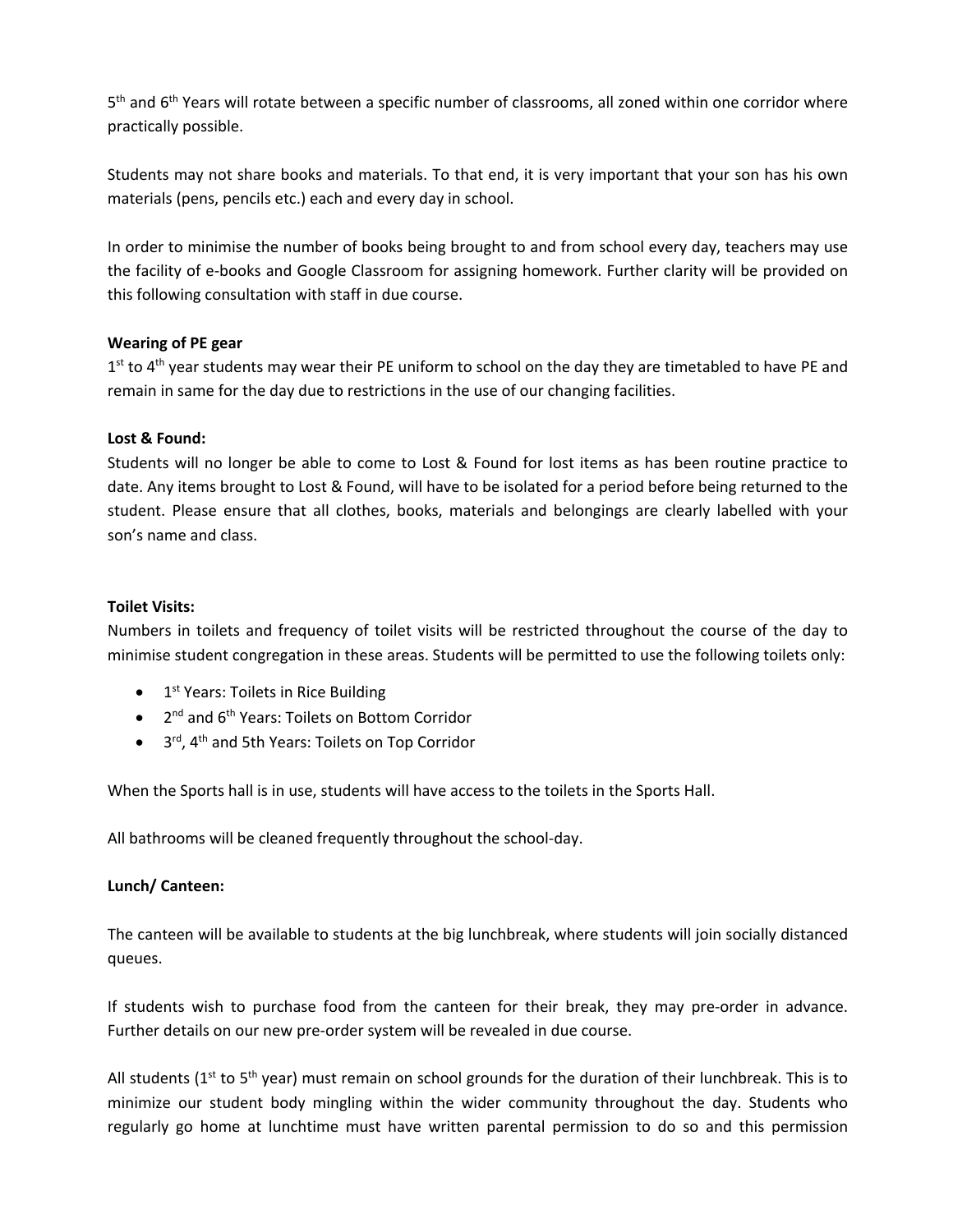should be presented to the Deputy Principal as early as possible on return to school. Groups of students are not permitted to congregate in one household during lunchtime.

# **Cleaning of School Buildings:**

Extra cleaning personnel and extended cleaning hours will be in operation throughout the school day and beyond. This will facilitate a deeper and more intense cleaning of the entire school.

The buildings will be routinely cleaned throughout the day and will be intensely and deeply cleaned after 4pm each day once students have vacated the building. Fogging of classrooms will be undertaken on regular intervals throughout the school year.

## **After School Study:**

To facilitate this extended and more enhanced cleaning, we regret that After School Study will be available initially to  $6<sup>th</sup>$  year students only from Sept  $13<sup>th</sup>$ ., (further details will be furnished in due course). We apologise unreservedly for this decision; however, the health and safety of all must be our priority at this time. More intense cleaning requires the corridors and classrooms to be completely vacated after 4pm.

In due course, we hope to introduce  $3^{rd}$  and  $5^{th}$  year students to After School Study on a staggered basis at a later stage. This will depend on the progress of the virus.

# **Extra-Curricular Activities:**

We are currently awaiting DES/Public Health guidelines and advice on how best to manage all extracurricular activities within a school setting. We are also currently liaising with the various sporting representative bodies with regards to the cautious and safe return to training and games. The health and safety of all students, teachers and coaches alike will receive our utmost attention in these circumstances.

#### **Visitors to the School:**

We would please ask parents/guardians not to visit the school over the course of the day unless it is for an essential appointment. You can still meet with a member of staff in an appropriate socially distanced way when the need arises, but please make an appointment in advance through the school office. Those parents/guardians that do visit the school will be required to sign in and out at the reception desk. A contact log is maintained in the secretary's office. In the interests of health and wellbeing for all in the school community, all non-essential visits to the school must be curtailed. We have created a COVID-19 Visitors Policy to further demonstrate our commitment to COVID-19 protocols. This is on display on the school website.